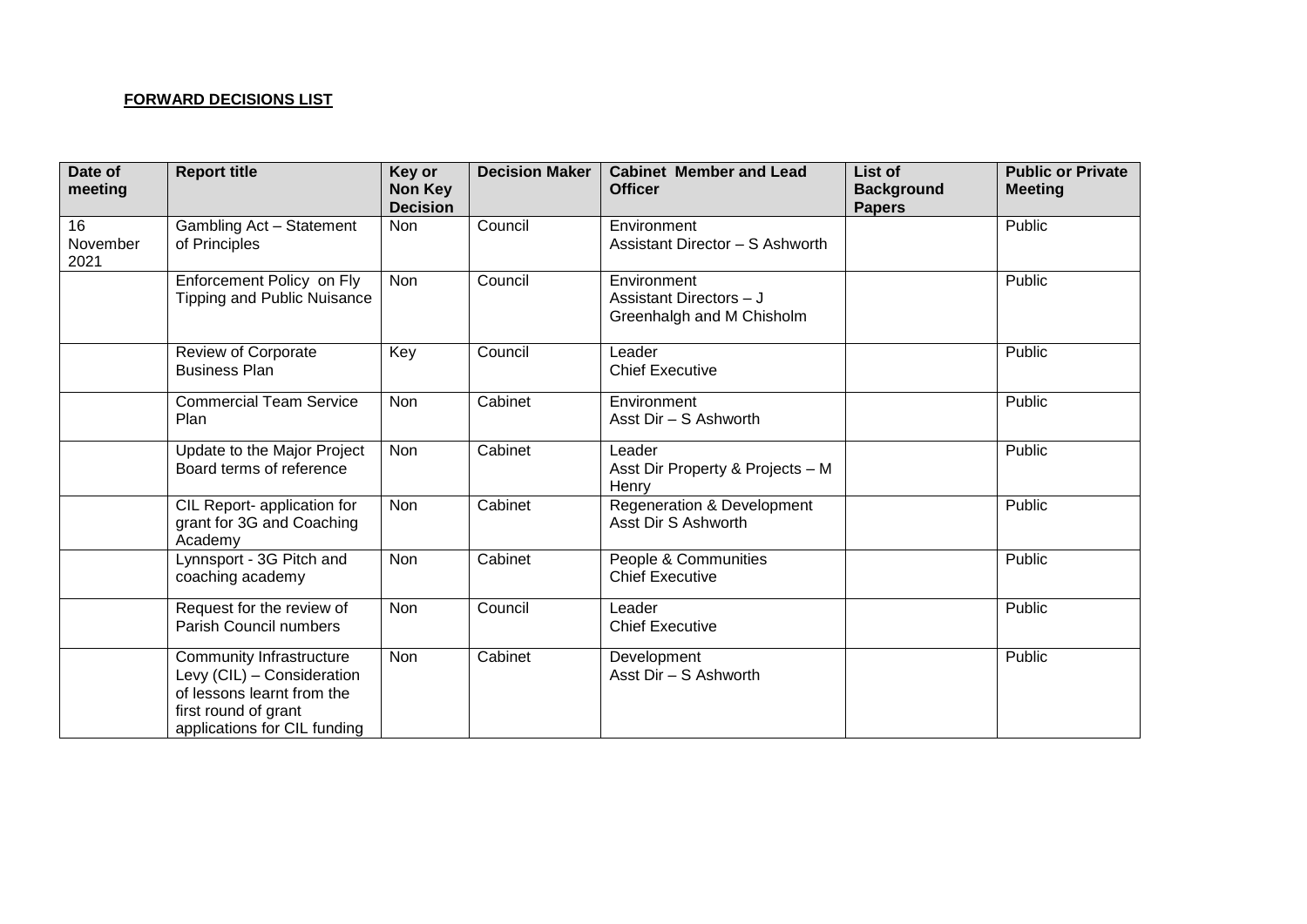| Date of<br>meeting     | <b>Report title</b>        | Key or<br>Non Key<br><b>Decision</b> | <b>Decision Maker</b> | <b>Cabinet Member and Lead</b><br><b>Officer</b> | List of<br><b>Background</b><br><b>Papers</b> | <b>Public or Private</b><br><b>Meeting</b>                                                                                                                            |
|------------------------|----------------------------|--------------------------------------|-----------------------|--------------------------------------------------|-----------------------------------------------|-----------------------------------------------------------------------------------------------------------------------------------------------------------------------|
| 14<br>December<br>2021 |                            |                                      |                       |                                                  |                                               |                                                                                                                                                                       |
|                        | Council's Insurance Tender | Key                                  | Cabinet               | Finance<br>Asst Dir - M Drewery                  |                                               | Private - Contains<br>exempt<br>Information under<br>para $3-$<br>information<br>relating to the<br>business affairs of<br>any person<br>(including the<br>authority) |

| Date of<br>meeting | <b>Report title</b>                                                                                 | Key or<br>Non Key<br><b>Decision</b> | <b>Decision Maker</b> | <b>Cabinet Member and Lead</b><br><b>Officer</b>                          | List of<br><b>Background</b><br><b>Papers</b> | <b>Public or Private</b><br><b>Meeting</b>        |
|--------------------|-----------------------------------------------------------------------------------------------------|--------------------------------------|-----------------------|---------------------------------------------------------------------------|-----------------------------------------------|---------------------------------------------------|
| 11 January<br>2022 |                                                                                                     |                                      |                       |                                                                           |                                               |                                                   |
|                    | Hackney Carriage and<br><b>Private Hire Licensing</b><br><b>Procedures and Conditions</b><br>Review | <b>Non</b>                           | Council               | Environment<br>Assistant Director - S Ashworth                            |                                               | Public                                            |
|                    | Review of Governance of<br><b>Council Companies</b>                                                 | Non                                  | Cabinet               | Leader<br><b>Chief Executive</b>                                          |                                               | Public                                            |
|                    | <b>Guildhall Future</b><br><b>Governance Options</b>                                                | <b>Non</b>                           | Council               | Business, Culture and Heritage<br>- G Middleton<br>Asst Director - D Hall |                                               | Public                                            |
|                    | <b>Custom and Self Build Site</b><br>- Stoke Ferry                                                  | <b>Non</b>                           | Cabinet               | Regeneration and Development<br>Assistant Director - D Hall               |                                               | Public                                            |
|                    | <b>Members Allowances</b><br><b>Independent Review</b>                                              | Non                                  | Council               | Finance<br><b>Chief Executive</b>                                         |                                               | Public                                            |
|                    | Asset Management - Land<br>and Property Disposals                                                   | Key                                  | Cabinet               | Property<br>Asst Dir Property and Projects                                |                                               | Private - Contains<br>exempt<br>Information under |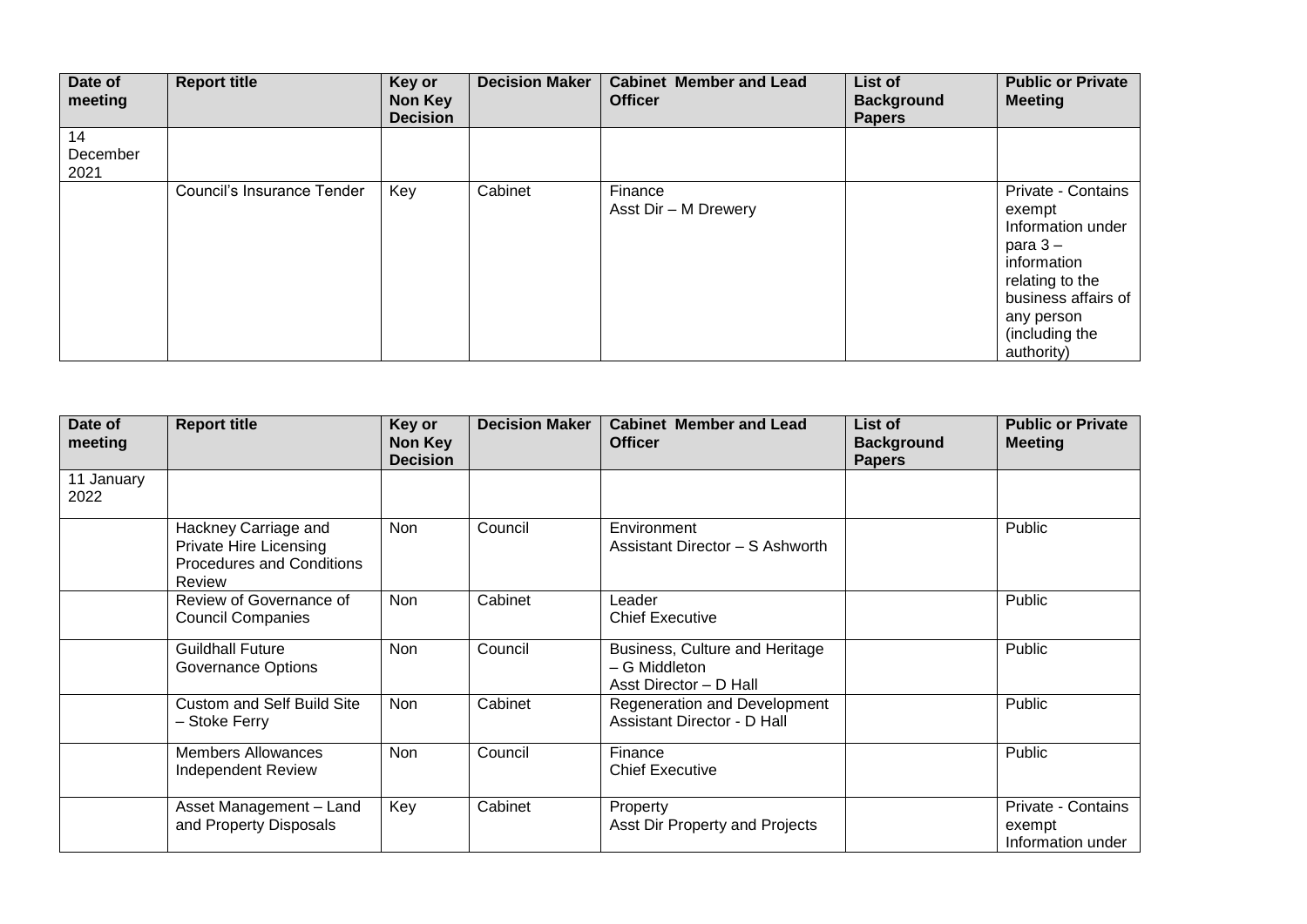|                                                           |     |         |                                                            | para $3-$<br>information<br>relating to the<br>business affairs of<br>any person<br>(including the<br>authority)                                                      |
|-----------------------------------------------------------|-----|---------|------------------------------------------------------------|-----------------------------------------------------------------------------------------------------------------------------------------------------------------------|
| <b>Balloon and Lantern Policy</b>                         | Non | Cabinet | Corporate Services and<br>Environment<br>Asst - M Chisholm | Public                                                                                                                                                                |
| <b>Corporate Enforcement</b><br>Policy                    | Non | Council | Development<br>Asst Dir J Greenhalgh                       | Public                                                                                                                                                                |
| Notice of Motion 7-21 -<br>Councillor Kemp-<br>Equalities | Non | Council | Leader<br>Asst Dir B Box                                   | Public                                                                                                                                                                |
| Review of Legal Services                                  | Key | Council | Leader<br><b>Chief Executive</b>                           | Private - Contains<br>exempt<br>Information under<br>para $3-$<br>information<br>relating to the<br>business affairs of<br>any person<br>(including the<br>authority) |
| Appointment of External<br>Auditors                       | Key | Council | Finance<br>S151 officer                                    | Public                                                                                                                                                                |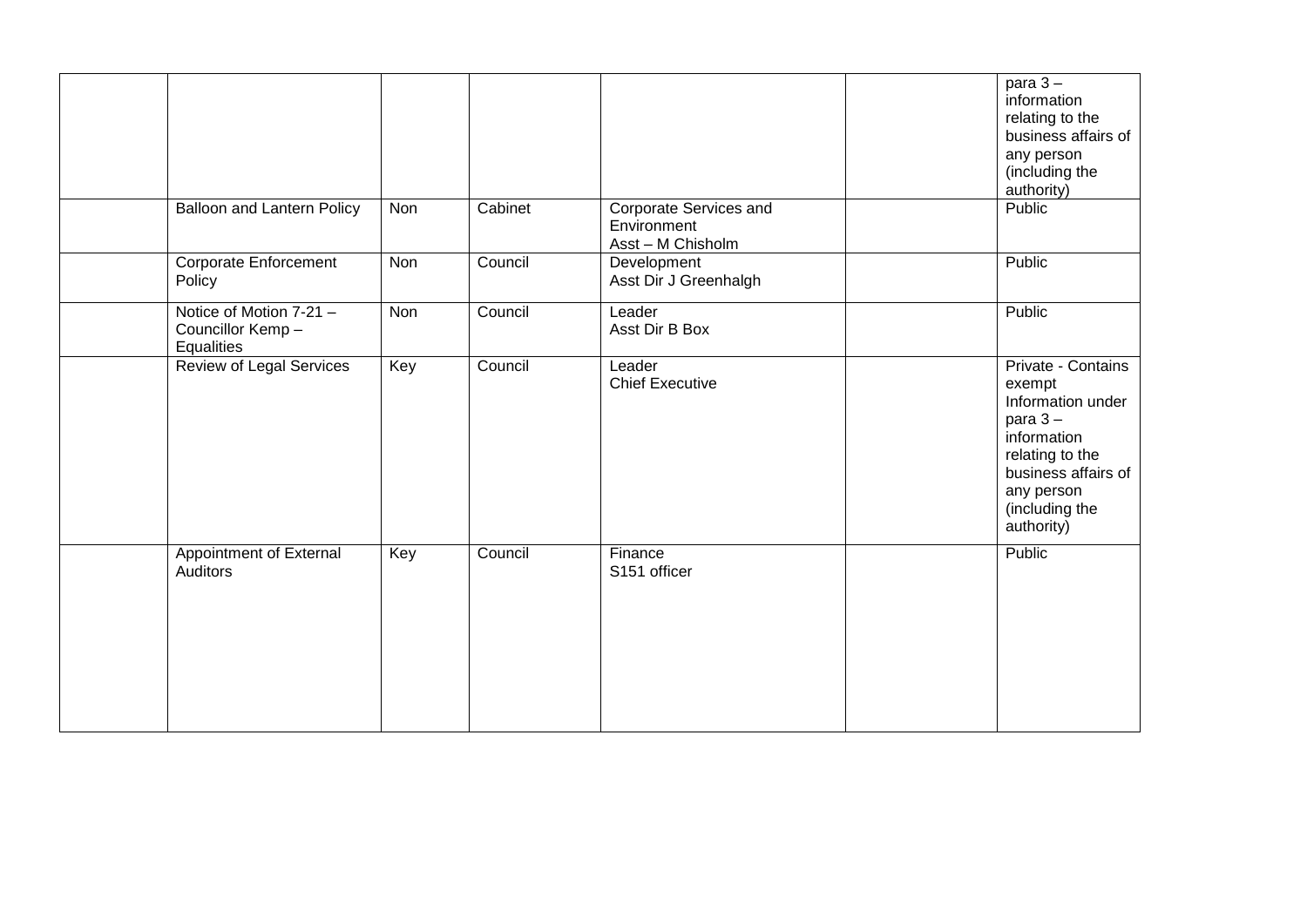| Date of<br>meeting | <b>Report title</b>                                | Key or<br>Non Key<br><b>Decision</b> | <b>Decision Maker</b> | <b>Cabinet Member and Lead</b><br><b>Officer</b>                                     | List of<br><b>Background</b><br><b>Papers</b> | <b>Public or Private</b><br><b>Meeting</b>                                                                                                                            |
|--------------------|----------------------------------------------------|--------------------------------------|-----------------------|--------------------------------------------------------------------------------------|-----------------------------------------------|-----------------------------------------------------------------------------------------------------------------------------------------------------------------------|
| 8 February<br>2022 |                                                    |                                      |                       |                                                                                      |                                               |                                                                                                                                                                       |
|                    | <b>Budget</b>                                      | Key                                  | Council               | Leader<br>S151 Officer Asst Dir Resources                                            |                                               | Public                                                                                                                                                                |
|                    | Capital Programme                                  | Key                                  | Council               | Leader<br>S151 Officer Asst Dir Resources                                            |                                               | Public                                                                                                                                                                |
|                    | <b>Treasury Management</b><br>Strategy             | Key                                  | Council               | Leader<br>S151 Officer Asst Dir Resources                                            |                                               | Public                                                                                                                                                                |
|                    | <b>Capital Strategy</b>                            | Key                                  | Council               | Leader<br>S151 Officer Asst Dir Resources                                            |                                               | Public                                                                                                                                                                |
|                    | Derelict Land & Building<br>Group                  | Non                                  | Council               | <b>Regeneration &amp; Development</b><br>Asst Director - Duncan Hall & S<br>Ashworth |                                               |                                                                                                                                                                       |
|                    | Lynnsport One                                      | Key                                  | Council               | <b>Project Delivery</b><br>Asst Dir Companies & Housing<br>Delivery - D Ousby        |                                               | Private - Contains<br>exempt<br>Information under<br>para $3-$<br>information<br>relating to the<br>business affairs of<br>any person<br>(including the<br>authority) |
|                    | <b>Procurement Strategy</b>                        | <b>Non</b>                           | Cabinet               | Finance<br><b>Asst Dir Resources</b>                                                 |                                               | Public                                                                                                                                                                |
|                    | <b>Housing Delivery Test</b><br><b>Action Plan</b> | Non                                  | Cabinet               | Development & Regeneration<br>Asst Director S Ashworth                               |                                               | Public                                                                                                                                                                |
|                    | Five Year Housing Land<br>Supply assessment        | <b>Non</b>                           | Council               | Development & Regeneration<br>Asst Director S Ashworth                               |                                               | Public                                                                                                                                                                |

| Date of | <b>Report title</b> | Key or          | Decision Maker   Cabinet Member and Lead | List of           | <b>Public or Private</b> |
|---------|---------------------|-----------------|------------------------------------------|-------------------|--------------------------|
| meeting |                     | Non Key         | <b>Officer</b>                           | <b>Background</b> | <b>Meeting</b>           |
|         |                     | <b>Decision</b> |                                          | <b>Papers</b>     |                          |